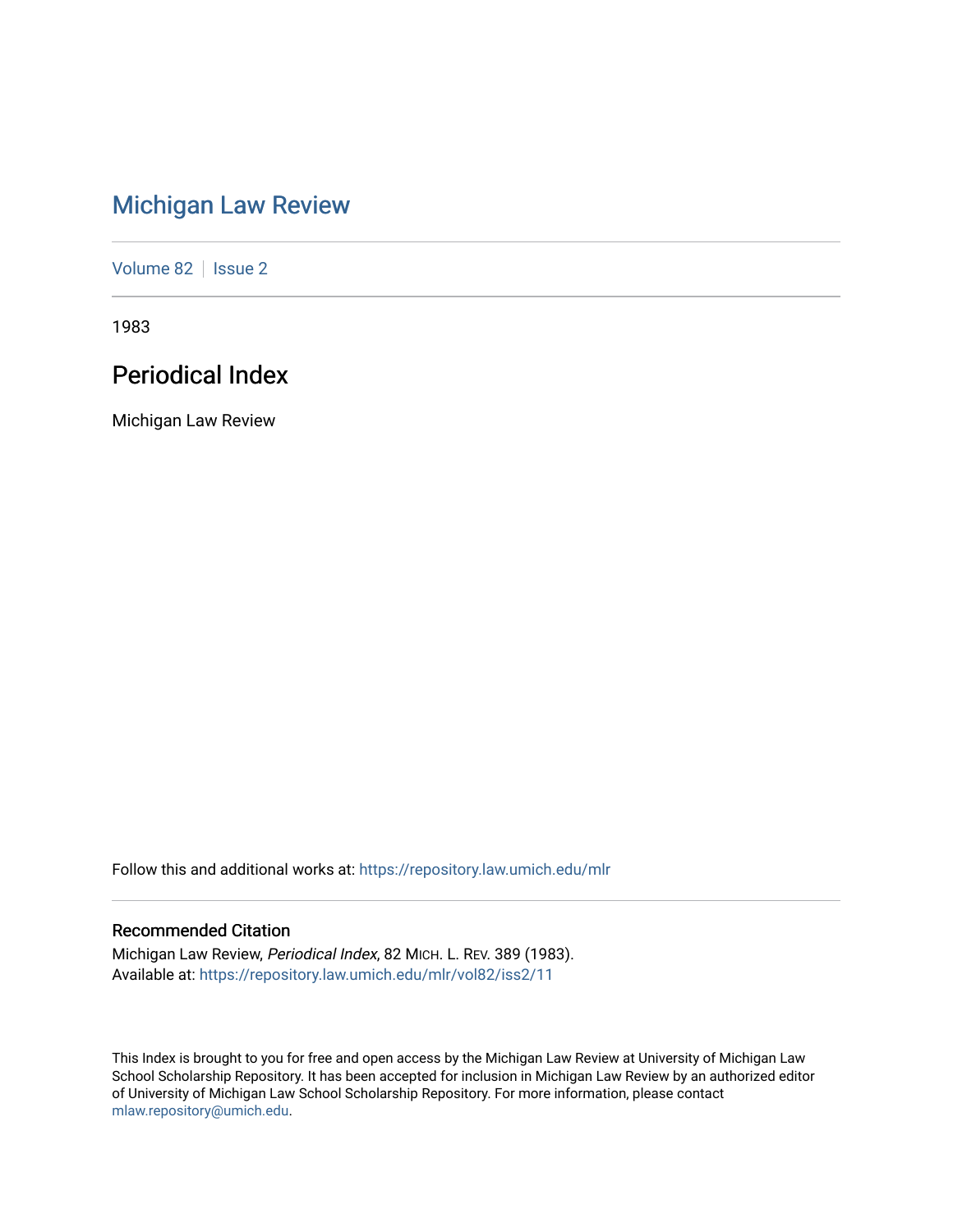## **PERIODICAL INDEX**

This index includes *articles, comments,* and some of the longer *notes* and *recent developments* that have appeared in leading law reviews since the publication of the last issue of this Review. **Review.** *Review.* 

#### *ADMINISTRATIVE LAW*

See also *Declaratory Relief, Environmental Law.* .

Administrative law  $-$  the delegation doctrine and the imposition of criminal sanctions through agency regulations. 29 Wayne L. Rev. 1317-46 (Spring).

Freedom of Information Act - investigatory records exemption - summarized or reproduced information retains exemption. 29 Wayne L. Rev. 1269-84 (Spring).

#### *ADVERTISING*

See *Copyright.* 

## *ALIENS*

See *Equal Protection, Immigration.* 

#### *ANTITRUST LAW*

See also *Merger, Prices.* 

In defense of discounters: the no-frills case for a per se rule against vertical price fixing. Robert Pitofsky. 71 Geo. LJ. 1487-95 (Aug.). .

The scope of judicial review of consent decrees under the Antitrust Procedures and Penalties Act of 1974. 82 Mich. L. **Rev.** 153- 77 (Oct.).

## *ANTITRUST LAW: SPECIAL INDUSTRIES, TRADES AND BUSINESS*

Economic goals and remedies of the AT&T modified final judgment. Warren G. Lavey & Dennis W. Carlton. 71 Geo. LJ. 1497-518 (Aug.).

Recognition of the National Football League as a single entity under section I of the Sherman Act: implications of the consumer welfare model. Myron C. Grauer. 82 Mich. L. Rev. 1-59 (Oct.).

#### *AUTOMOBILES*

A realistic look at the seat belt defense. 1983 Det. C. L. Rev. 827-53 (Fall).

#### *BANKRUPTCY*

Adequate protection and the automatic stay under the Bankruptcy Code: easing restraints on debtor reorganization. 131 U. Pa. L. Rev. 423-55 (Dec.).

## *BANKS AND BANKING*

Restricting the power to promote competition in banking: a foolish consistency among the circuits. Peter C. Carstensen. 1983 Duke LJ. 580-609 (June).

#### *CAPITAL GAINS TAX*

Capital gain treatment of a sale of computer software by a research and development limited partnership. 68 Cornell L. Rev. 554-91 (Apr.).

## **CHILD CUSTODY**

See *Habeas Corpus.* 

#### *CIVIL RIGHTS*

See *Constitutional Law, Standing To Sue, Workmen's Compensation.* 

## *COLLECTIVE BARGAINING*

See also *Labor Law.* 

Enforcing the existing agreement after the NLRB waives the contract-bar rule. 131 U. Pa. L. **Rev.** 457-74 (Dec.).

#### *COMMERCE CLAUSE*

The Constitution in the Supreme Court: contracts and commerce, 1836-1864. David **P.** Currie. 1983 Duke L.J. 471-513 (June).

State action immunity and the compulsion requirement: joint ratemaking in intrastate trucking. 71 Calif. L. Rev. 1557-71 (Sept.).

#### *COMMERCIAL LAW*

The commercial culpability scale. David Morris Phillips. 92 Yale L.J. 228-90 (Dec.).

#### *COMPARATIVE LAW*

Labor relations rules in the American and Canadian federal governments: the case of air traffic controllers. Gilles Trudeau. 29 Wayne L. Rev. 1347-412 (Summer).

## *COMPUTERS*

See *Capital Gains Tax.* 

#### **CONDEMNATION OF LAND**

Intergovernmental condemnation as a problem in public finance. John **M.** Payne. 61 Texas L. Rev. 949-1012 (Mar.).

#### *CONFLICT OF LAWS*

See also *Government Immunity & Liability.*  Choice of law in Michigan: judicial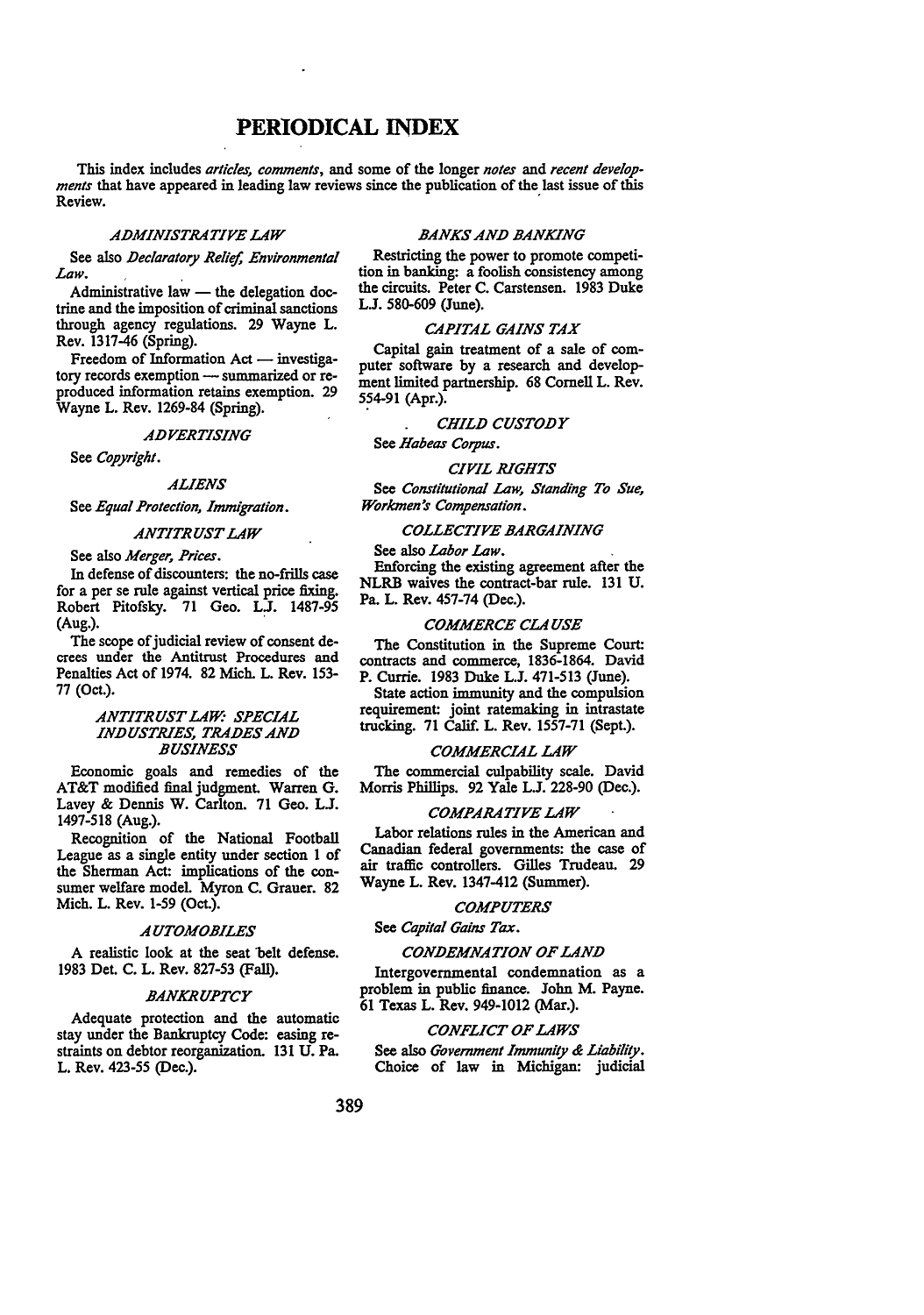method and the policy-centered conflict of law. Robert A. Sedler. 29 Wayne L. Rev. 1193-221 (Spring).

#### *CONSTITUTIONAL LAW*

See also *Commerce Clause, Eminent Domain, Equal Protection, Negligence.* 

The misguided search for the constitutional definition of "religion". George C. Freeman, III. 71 Geo. LJ. 1519-65 (Aug.).

Municipal liability under section 1983: the failure to act as "custom or policy". 29 Wayne L. Rev. 1225-44 (Spring).

#### *CONTRACTS*

See *Damages, Rescission.* 

#### *COPYRIGHT*

Copyright and the right of publicity: one pea in two pods? 71 Geo. LJ. 1567-94 (Aug.).

The historic foundation of American copyright law: exploding the myth of common law copyright. Howard B. Abrams. 29 Wayne L. Rev. lll9-91 (Spring).

Universal City Studies, Inc. v. Sony Corporation of America: copyright made tight - almost. 1983 Det. C. L. Rev. 985-1012 (Fall).

### *CORPORATIONS: CONSOLIDATION AND MERGER*

Front-end loaded tender offers: the application of federal and state law to an innovative corporate acquisition technique. 131 U. Pa. L. Rev. 389-422 (Dec.).

### *CORPORATIONS: OFFICERS AND DIRECTORS*

Director independence and derivative suit settlement. 1983 Duke LJ. 645-68 (June).

#### *COURTS*

The rising work load and perceived "bureaucracy'' of the federal courts: a causationbased approach to the search for appropriate remedies. Harry T. Edwards. 68 Iowa L. Rev. 871-936 (July).

#### *CRIMINAL LAW*

See *Administrative* Law, *Criminal Responsibility, Estoppel, Fines.* 

#### *CRIMINAL PROCEDURES*

See also *Search & Seizure, Venue.* 

A coherent approach to ineffective assistance of counsel claims. 71 Calif. L. **Rev.**  1516-31 (Sept.).

Washington v. Strickland: defining effective assistance of counsel at capital sentencing. 83 Colum. L. Rev. 1544-81 (Oct.).

## *CRIMINAL RESPONSIBILITY*

See also *Insanity.* 

Criminal liability without fault: a disquieting trend. Rollin M. Perkins. 68 Iowa L. Rev. 1067-81 (July).

## *DAMAGES*

The mitigation principle: toward a general theory of contractual obligation. Charles J. Goetz & Robert E. Scott. 69 Va. L. Rev. 967- 1024 (Sept.).

#### *DEATH PENALTY*

Enmund v. Florida: the Supreme Court's subjective policy of death penalty limitation. 1983 Det. C. L. Rev. 965-83 (Fall).

#### *DECLARATORY RELIEF*

Seeking declaratory relief under sections 63 and 64 of Michigan's Administrative Procedure Act. 1983 Del. C. L. Rev. 855-83 (Fall).

## *DEFAMATION*

See also *Libel & Slander.* 

Group defamation and individual actions: a new look at an old rule. 71 Calif. L. Rev. 1532-56 (Sept.).

## *DISCOVERY*

See *Federal Rules of Civil Procedure.* 

*DISCRIMINATION: RACE* 

See *Standing To Sue.* 

## *DOMICILE AND RESIDENCE*  See *Rescission.*

#### *DRAFT, MILITARY*

Convicting and sentencing draft registration resisters: a philosophical perspective: 61 Texas L. Rev. 1057-107 (Mar.).

#### *ECONOMICS*

Social services and the market. Susan Rose-Ackerman. 83 Colum. L. Rev. 1405-38 (Oct.).

#### *EDUCATION*

See also *Equal Protection.* 

The Education for All Handicapped Children Act: what is a "free appropriate public education"? 29 Wayne L. Rev. 1285-300 (Spring).

#### *EMINENT DOMAIN*

See also *Condemnation of Land.* 

Constitutional law - New York cable television statute works a ''taking". 29 Wayne L. Rev. 1245-68 (Spring).

## *EMPLOYER AND EMPLOYEE*

Wrongful termination of employees at will: the California trend. 78 Nw. U. L. Rev. 259- 85 (Mar.).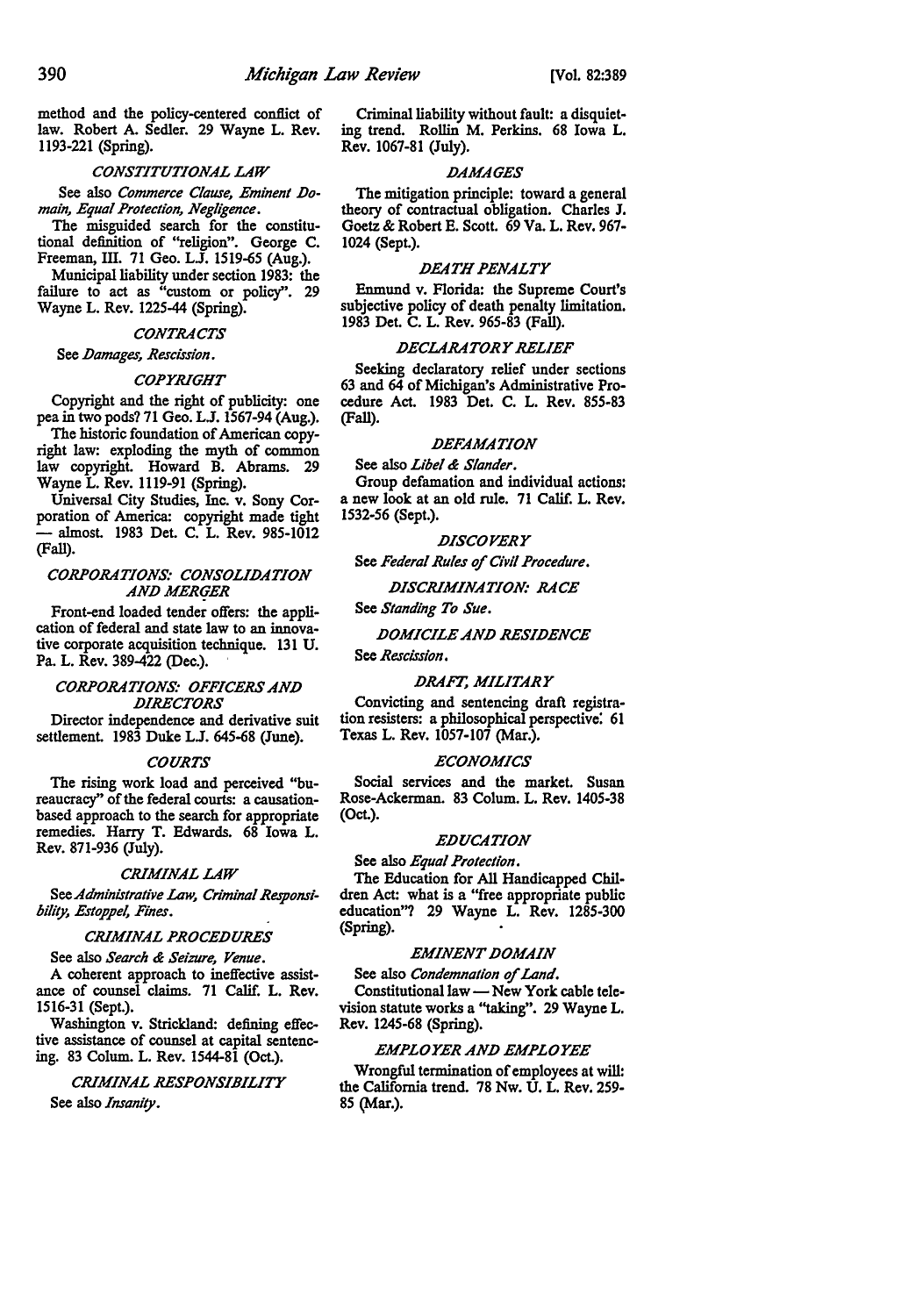## *ENVIRONMENTAL LAW*

See also *Nuclear Energy.*  EPA use of private contractors in overview inspections under the Clean Air Act. 29 Wayne L. Rev. 1415-32 (Summer).

NEPA's role in protecting the world environment. 131 U. Pa. L. Rev. 353-87 (Dec.).

#### *EQUAL PROTECTION*

Constitutional Law  $-$  equal protection  $$ public education for undocumented aliens -Plyler v. Doe. 29 Wayne L. Rev. 1487-523 (Summer).

Making the violation fit the remedy: the intent standard and equal protection law. 92 Yale LJ. 328-51 (Dec.).

#### *£STOPPEL*

Preclusive effect extended to guilty pleas in subsequent civil litigation - Ideal Mutual Insurance co. v. Winker. 68 Iowa L. Rev. 1331-56 (July).

#### *EUROPEAN ECONOMIC COMMUNITY*

See *Negotiable Instruments.* 

## *EXECUTIVE POWER*

See *Search & Seizure.* 

## *EXPORTS AND IMPORTS*

Export Administration Act of 1979: continued liberalization of export policies. 1983 Det. C. L. Rev. 885-918 (Fall).

#### *FAIR TRADE*

See *Antitrust Law.* 

## *FEDERAL JURISDICTION*

See *Venue.* 

*FEDERAL RULES OF CIVIL PROCEDURE* 

Discovery abuse under the federal rules: causes and cures. 92 Yale LJ. 352-75 (Dec.).

#### *FEDERALISM*

See *Commerce Clause, Water & Watercourses, Wills.* 

#### *FINES*

Criminal fines: a sentencing alternative to short-term incarceration. 68 Iowa L. Rev. 1285-313 (July).

## *FIRE INSURANCE*

Civil procedure - statutes of limitations - tolling provisions in standard fire insurance policies. 29 Wayne L. Rev. 1471-85 (Summer).

## *FRAUD*

See *Securities.* 

## *FREEDOM OF RELIGION*

**See** also *Constitutional Law.*  The constitutional dimensions of studentintiated religious activity in public high schools. 92 Yale L.J. 499-519 (Jan.).

#### *FREEDOM OF SPEECH*

Free speech and intellectual values. Lee C. Bollinger. 92 Yale L.J. 438-73 (Jan.).

Rethinking prior restraint. John Calvin Jeffries, Jr. 92 Yale L.J. 409-37 (Jan.).

## *GOVERNMENT IMMUNITY AND LIABILITY*

Foreign sovereign immunity and commercial activity: a conflicts approach. 83 Colum. L. Rev. 1440-512 (Oct.).

#### *HABEAS CORPUS*

The availability of federal habeas corpus in child custody cases - Lehman v. Lycoming County Children's Services Agency. 29 Wayne L. Rev. 1301-16 (Spring).

*HIGHWA. YS AND STREETS* 

See *Commerce Clause.* 

#### *IMMIGRATION*

The indefinite detention of excluded aliens: statutory and constitutional justifications and limitations. 82 Mich. L. Rev. 61-89 (Oct.).

#### *INCOME TAX*

Section 338: the result of the legal evolution of the tax treatment of two-step asset aquisitions. 61 Texas L. Rev. 1109-61 (Mar.).

## *INCOME TAX: CORPORATE DISTRIBUTION*

Taxation of corporate distributions before and after TEFRA. John P. Steines, 68 Iowa L. Rev. 937-1013 (July).

## *INCOME TAX: DEDUCTIONS*

The deductibility of daily transportation expenses to and from distant temporary work sites. Michael D. Rose. 36 Vand. L. Rev. 541-70 (Apr.).

#### *INCOME TAX· DEPRECIATION*

Tax shelter gain: the mismatch of debt and supply side depreciation. 61 Texas L. Rev. 1013-55 (Mar.).

#### *INCOME TAX· EMPLOYEE BENEFITS*

Fringe benefit or "condition of employment": uniformity, certainty, and compliance. Susan R. Finneran, 78 Nw. U. L. Rev. 198-258 (Mar.)

#### *INCOME TAX· EXEMPTIONS*

The foreign earned income exclusion: redefining the exception for amounts paid by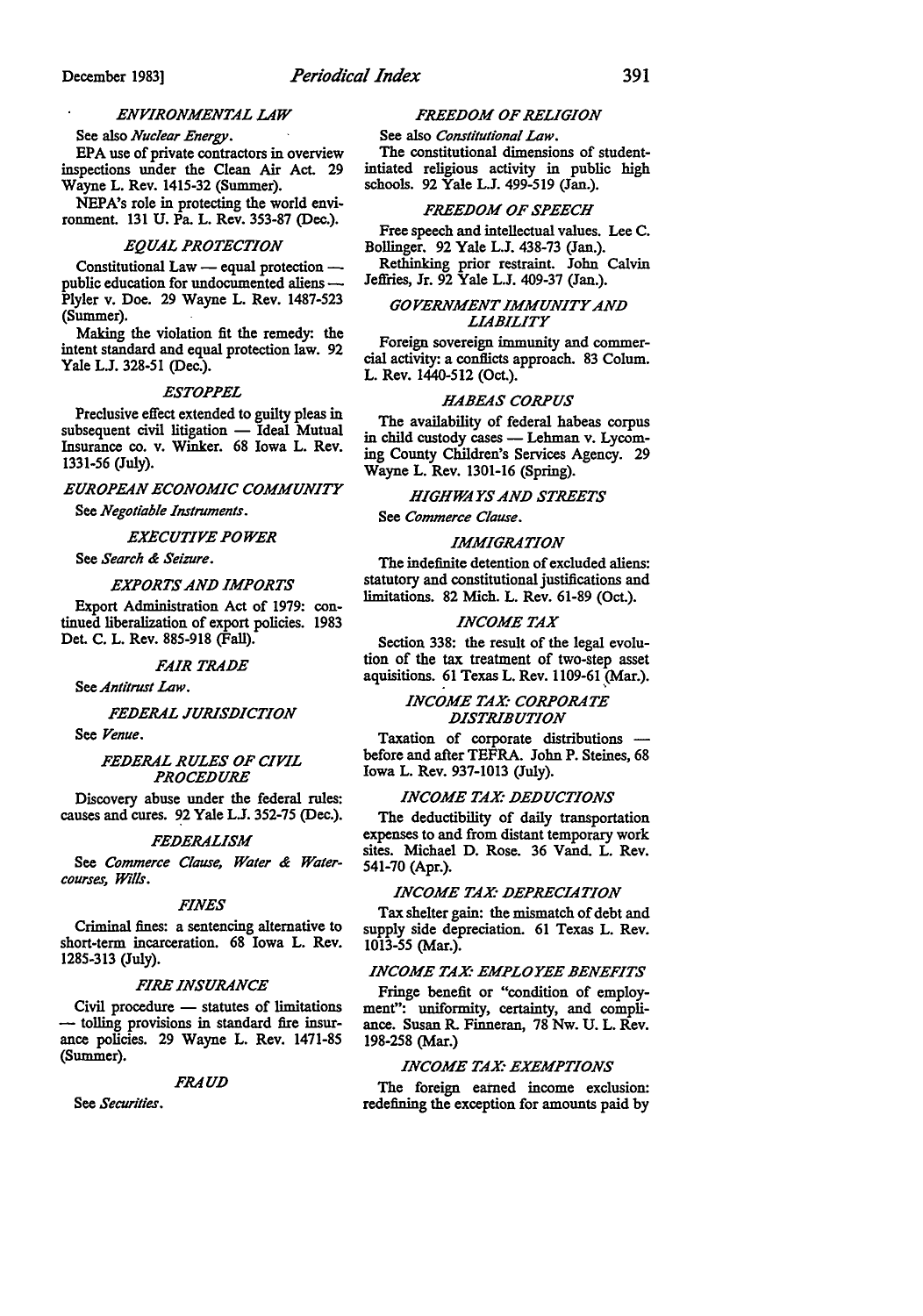the United States under I.R.C. § 911. 68 Cornell L. Rev. 592-615 (Apr.).

*INSANITY* 

The guilty but mentally ill verdict and due process: 92 Yale L.J. 475-98 (Jan.).

*INTERNATIONAL LAW* 

See *Environmental Law, Government Immunity & Liability.* 

#### *JUDICIAL REVIEW*

*SeeAntitrust Law.* 

## *JURISDICTION*

Federal and local jurisdiction in the Dis• trict of Columbia. 92 Yale LJ. 292-327 (Dec.).

The federalism theme in personal jurisdiction. John N. Drobak. 68 Iowa L. Rev. 1015-66 (July).

Rediscovering "one constitutional **case":**  procedural rules and the rejection of the Gibbs test for supplemental jurisdiction. Richard A. Matasar. 71 Calif. L. **Rev.** 1399- 491 (Sept.).

#### *LABORLAW*

See also *Collective Bargaining, Comparative Law, Employer & Employee.* 

Labor law symposium. Articles by Morell E. Mullins, Joyce Goldstein, Dena Elliott Benson, Robert M. Hale & Warren H. Hyman. 1983 Det. C. L. Rev. 603-756 (Fall).

The propriety of section (OLJ) bargaining orders in Gissel situations. 82 Mich. L. Rev. 112-52 (Oct).

#### *LANDS*

Rural land use regulation in Iowa: an empirical analysis of county board of adjustment practices. 68 Iowa L. Rev. 1083-283 (July).

## *LEGAL HISTORY*

See also *Copyright, Search & Seizure.*  The old-new division in risk regulation. Peter Huber. 69 Va. L. Rev. 1025-107 (Sept.).

## *LIBEL AND SLANDER*

See also *Defamation.* 

"Clear and convincing" libel: fiction and the law of defamation. 92 Yale LJ. 520-43 (Jan.).

*LIMITATION OF ACTIONS* 

See *Fire Insurance.* 

#### *MENTAL HEALTH*

See *Nuclear Energy.* 

#### *MERGER*

Market delineation and the Justice Depart•

ment's merger guidelines. Gregory J. Werden. 1983 Duke L.J. 514-79 (June).

## *MILITARY SERVICE*

See *Dreft, Military.* 

## *MOTOR VEHICLES*

**See** *Automobiles.* 

## *NATIONAL SECURITY*

**Sec** *Search & Seizure.* 

#### *NEGLIGENCE*

A theory of negligence for constitutional torts. 92 Yale L.J. 683-705 (Mar.).

## *NEGOTIABLE INSTRUMENTS*

The Eurodollar market: the case for disclosure. Ronald David Greenberg. 71 Calif. L. Rev. 1492-515 (Sept.).

#### *NUCLEAR ENERGY*

Metropolitan Edison Co. v. People Against Nuclear Energy and the congnizability of psychological stress under NEPA: a stress test for the United States Supreme Court. 1983 Del C. L. Rev. 943-64 (Fall).

Regulating radioactive air emissions from nuclear generating plants: a primer for attorneys, decisionmakers, and intervenors. John-Mark Stensvaag. 78 Nw. U. L. Rev. 1-197 (Mar.).

#### *NUISANCE*

Property law - obstruction of sunlight as a private nuisance. 29 Wayne L. Rev. 1449- 70 (Summer).

#### *PARTNERSHIPS*

See *Capital Gains Tax.* 

*PHILOSOPHY OF LAW* 

## See *Freedom of Speech.*

## *POLLUTION*

See *Nuclear Energy.* 

## *PRICES*

**See** also *Antitrust Law.* 

Fixing the price fixing confusion: a rule of reason approach. 92 Yale L.J. 706-30 (Mar.).

### *PROCEDURE*

Procedural rulemaking under the Judicial Councils Reform and Judicial Conduct and Disability Act of 1980. Stephen B. Burbank. 131 U. Pa. L. Rev. 283-352 (Dec.).

## *PRODUCTS LIABILITY*

**See** also *Automobiles.*  An analysis of the legal, social, and political issues raised by asbestos litigation. 36 Vand. L. Rev. 573-846 (Apr.).